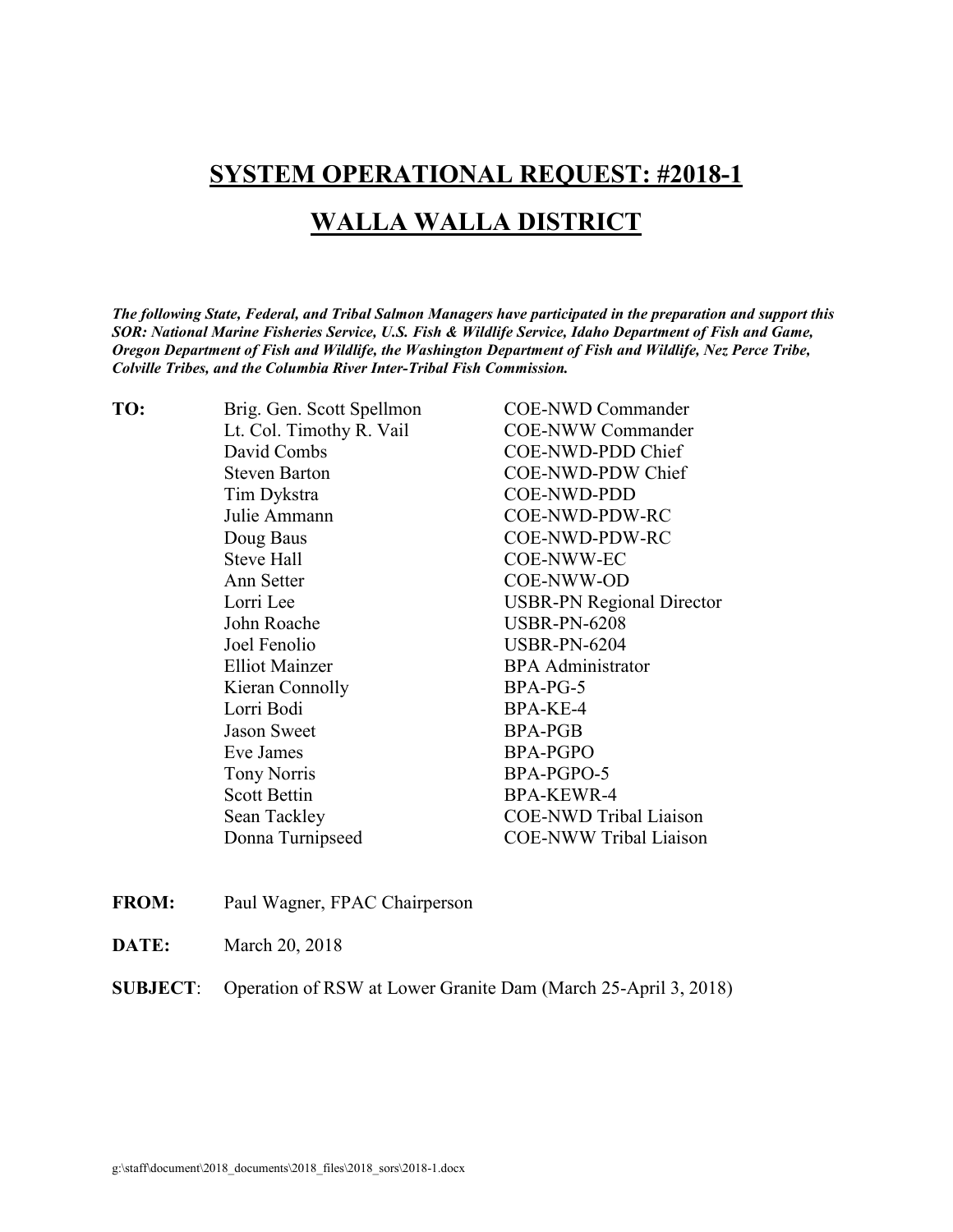### **OBJECTIVE**

To maintain fish protection measures and provide an alternate passage route (i.e., nonturbine, non-powerhouse) for hatchery and wild Chinook and steelhead at Lower Granite Dam during ESBS screen installation and early period of operation and testing of new Juvenile Bypass System.

### **SPECIFICATIONS**

Provide RSW spill at Lower Granite Dam from March 25, 2018 (0001) to April 3 (0000). Spring spill will commence on April 3, 2018 (0001), as specified in the 2018 Spring Fish Operations Plan.

#### **JUSTIFICATION**

Section 2.3.1.2.vii of the Fish Passage Plan (LGR) states that ESBSs will be installed in at least 4 turbine units (all 6 if possible) by March 24 and remaining screens will be installed by April 1. Recent issues with the emergency bypass hatch lifting system of the new JBS will result in a delay in the installation of ESBS screens. Due the delay in screen installation, the postconstruction evaluation of the new JBS will not occur until all ESBS's have been deployed and the JBS is fully operational. These tests are expected to take approximately one week. Therefore, it is unlikely that the JBS will be demonstrated to be in proper working order until after the spring spill season has started.

Because of the continued Unit 3 outage at Dworshak Dam and resulting high spill levels, Chinook and steelhead at Dworshak NFH are experiencing elevated levels of total dissolved gas (TDG) that threaten their health and survival. To minimize further risks, Dworshak NFH is planning to release approximately 1.65 million yearling spring Chinook and approximately 1.17 million steelhead into the Clearwater River Basin, beginning March 28<sup>th</sup> to April 2<sup>nd</sup> (Table 1). In addition, approximately 3.65 million yearling hatchery spring/summer Chinook smolts from Kooskia NFH, the Nez Perce Tribal Hatchery, and Clearwater Hatchery are planned for release into the Clearwater River Basin between March  $12<sup>th</sup>$  and March  $30<sup>th</sup>$  (Table 1). The new release dates were chosen to balance risk of TDG exposure while minimizing the number of fish reaching Lower Granite Dam (LGR) prior to screen deployment, testing of the new Juvenile Bypass System (JBS), and the start of spring spill on April  $3<sup>rd</sup>$ .

The installation of the ESBS screens and testing of the new JBS system at LGR are delayed. In addition, operational constraints at DWOR, and resulting high TDG, are necessitating adjustments to in-hatchery rearing and releases. For these reasons, the salmon managers request RSW spill at LGR to provide an alternative passage route (i.e., non-turbine, non-powerhouse) and maintain fish protection measures for hatchery and wild fish passing LGR prior to the start of spring spill.